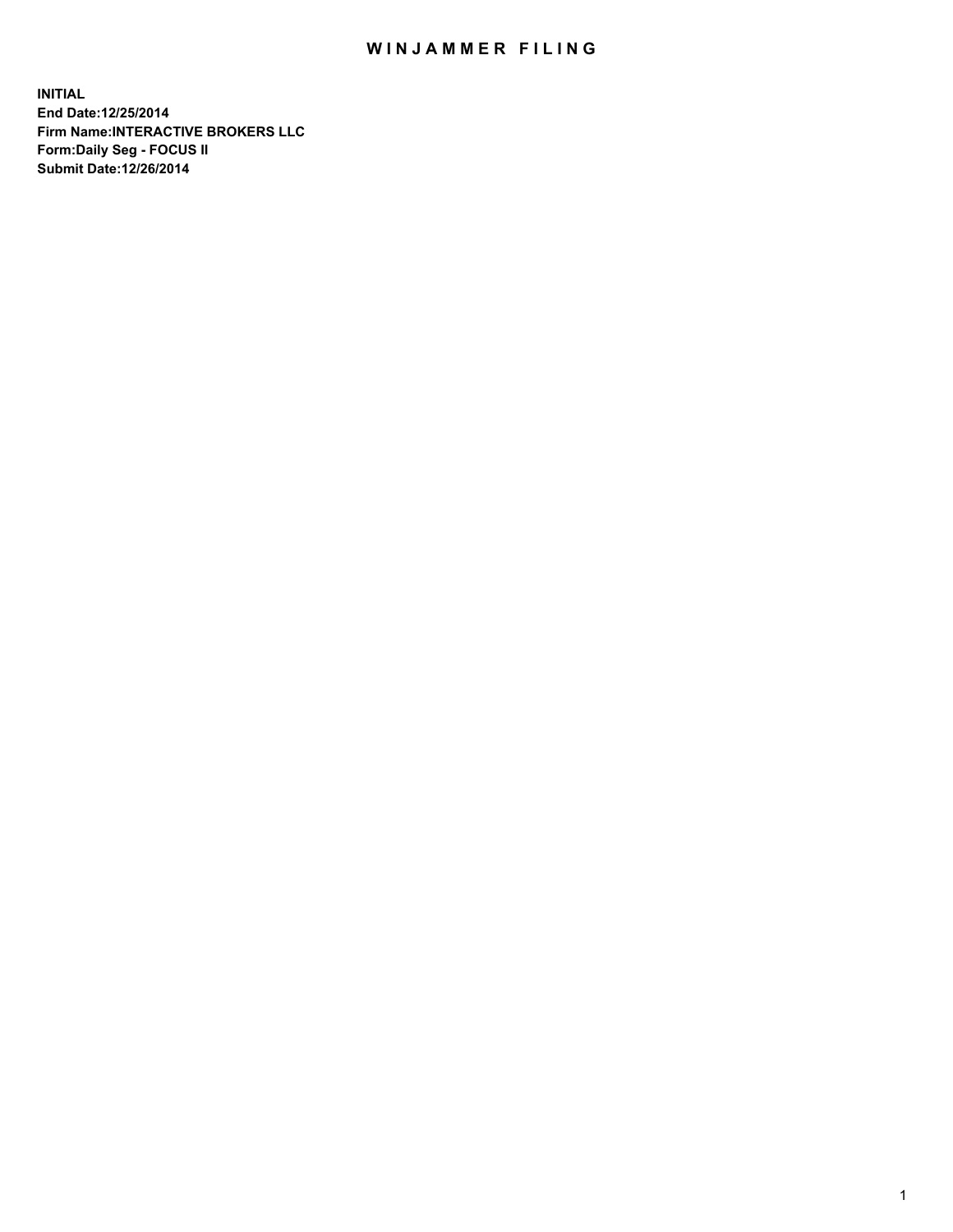## **INITIAL End Date:12/25/2014 Firm Name:INTERACTIVE BROKERS LLC Form:Daily Seg - FOCUS II Submit Date:12/26/2014 Daily Segregation - Cover Page**

| Name of Company<br><b>Contact Name</b><br><b>Contact Phone Number</b><br><b>Contact Email Address</b>                                                                                                                                                                                                                          | <b>INTERACTIVE BROKERS LLC</b><br><b>Michael Ellman</b><br>203-422-8926<br>mellman@interactivebrokers.co<br>m |
|--------------------------------------------------------------------------------------------------------------------------------------------------------------------------------------------------------------------------------------------------------------------------------------------------------------------------------|---------------------------------------------------------------------------------------------------------------|
| FCM's Customer Segregated Funds Residual Interest Target (choose one):<br>a. Minimum dollar amount: ; or<br>b. Minimum percentage of customer segregated funds required:% ; or<br>c. Dollar amount range between: and; or<br>d. Percentage range of customer segregated funds required between:% and%.                         | $\overline{\mathbf{0}}$<br>0<br>155,000,000 245,000,000<br>00                                                 |
| FCM's Customer Secured Amount Funds Residual Interest Target (choose one):<br>a. Minimum dollar amount: ; or<br>b. Minimum percentage of customer secured funds required:% ; or<br>c. Dollar amount range between: and; or<br>d. Percentage range of customer secured funds required between:% and%.                           | $\overline{\mathbf{0}}$<br>0<br>80,000,000 120,000,000<br>0 <sub>0</sub>                                      |
| FCM's Cleared Swaps Customer Collateral Residual Interest Target (choose one):<br>a. Minimum dollar amount: ; or<br>b. Minimum percentage of cleared swaps customer collateral required:% ; or<br>c. Dollar amount range between: and; or<br>d. Percentage range of cleared swaps customer collateral required between:% and%. | $\overline{\mathbf{0}}$<br><u>0</u><br>0 <sub>0</sub><br>0 <sub>0</sub>                                       |
| Current ANC:on<br><b>Broker Dealer Minimum</b><br>Debit/Deficit - CustomersCurrent AmountGross Amount<br>Domestic Debit/Deficit<br>Foreign Debit/Deficit                                                                                                                                                                       | 2,549,076,815 25-DEC-2014<br>300,104,132<br>5,584,424<br>5,154,234 0                                          |
| Debit/Deficit - Non CustomersCurrent AmountGross Amount<br>Domestic Debit/Deficit<br>Foreign Debit/Deficit<br>Proprietary Profit/Loss<br>Domestic Profit/Loss                                                                                                                                                                  | 0 <sub>0</sub><br>0 <sub>0</sub><br>$\overline{\mathbf{0}}$                                                   |
| Foreign Profit/Loss<br>Proprietary Open Trade Equity<br>Domestic OTE<br>Foreign OTE<br><b>SPAN</b><br><b>Customer SPAN Calculation</b>                                                                                                                                                                                         | $\overline{\mathbf{0}}$<br>$\overline{\mathbf{0}}$<br><u>0</u><br>1,069,565,910                               |
| Non-Customer SPAN Calcualation<br><b>Proprietary Capital Charges</b><br>Minimum Dollar Amount Requirement<br>Other NFA Dollar Amount Requirement                                                                                                                                                                               | 27,534,710<br><u>0</u><br>20,000,000 [7465]<br>21,482,667 [7475]                                              |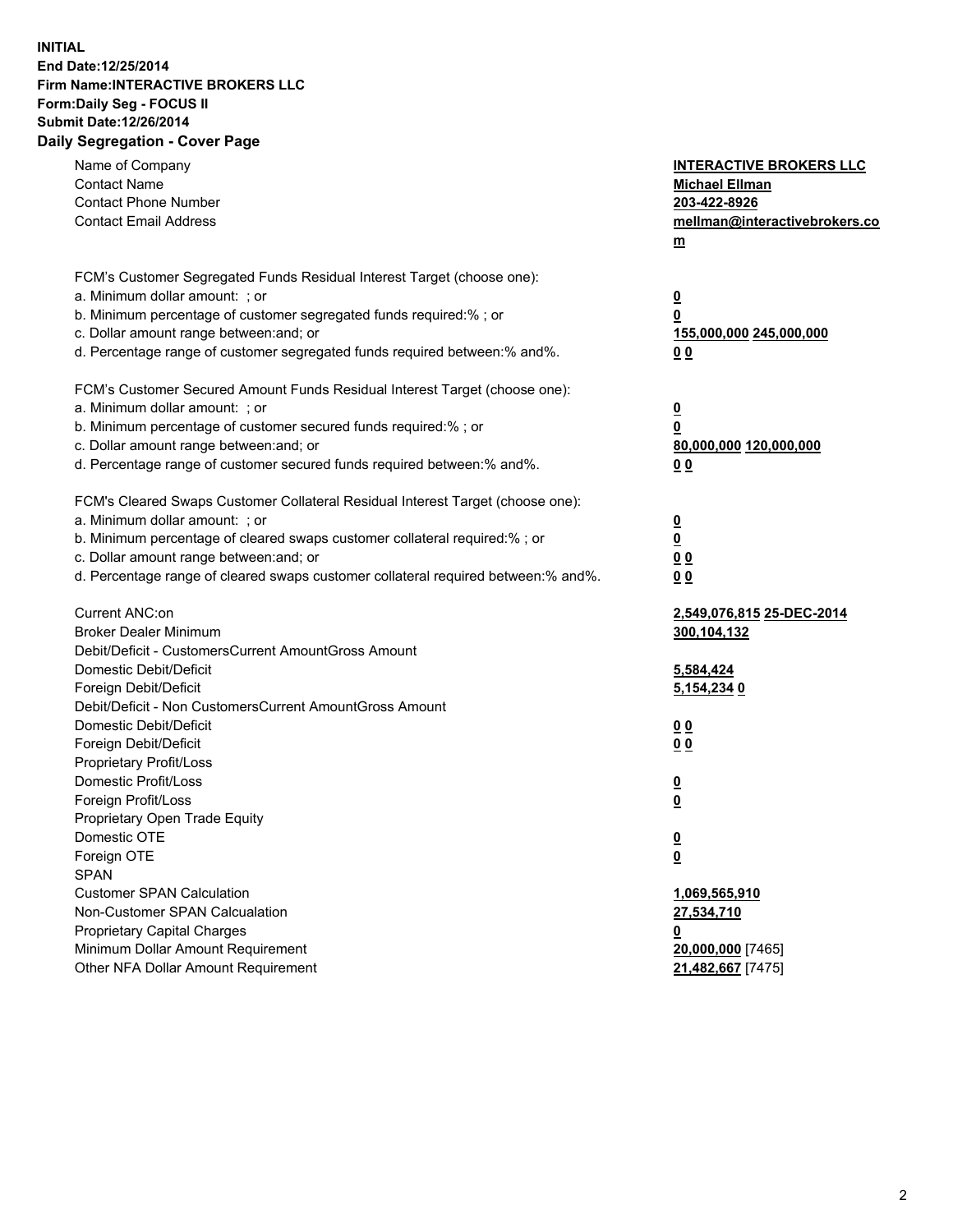## **INITIAL End Date:12/25/2014 Firm Name:INTERACTIVE BROKERS LLC Form:Daily Seg - FOCUS II Submit Date:12/26/2014 Daily Segregation - Secured Amounts**

|     | Foreign Futures and Foreign Options Secured Amounts                                                        |                                                |
|-----|------------------------------------------------------------------------------------------------------------|------------------------------------------------|
|     | Amount required to be set aside pursuant to law, rule or regulation of a foreign                           | $0$ [7305]                                     |
|     | government or a rule of a self-regulatory organization authorized thereunder                               |                                                |
| 1.  | Net ledger balance - Foreign Futures and Foreign Option Trading - All Customers                            |                                                |
|     | A. Cash                                                                                                    | 371,533,182 [7315]                             |
|     | B. Securities (at market)                                                                                  | $0$ [7317]                                     |
| 2.  | Net unrealized profit (loss) in open futures contracts traded on a foreign board of trade                  | <u>-8,513,477</u> [7325]                       |
| 3.  | Exchange traded options                                                                                    |                                                |
|     | a. Market value of open option contracts purchased on a foreign board of trade                             | 173,481 [7335]                                 |
|     | b. Market value of open contracts granted (sold) on a foreign board of trade                               | -50,268 [7337]                                 |
| 4.  | Net equity (deficit) (add lines 1. 2. and 3.)                                                              | 363,142,918 [7345]                             |
| 5.  | Account liquidating to a deficit and account with a debit balances - gross amount                          | 5,154,234 [7351]                               |
|     | Less: amount offset by customer owned securities                                                           | 0 [7352] 5,154,234 [7354]                      |
| 6.  | Amount required to be set aside as the secured amount - Net Liquidating Equity                             | 368,297,152 [7355]                             |
|     | Method (add lines 4 and 5)                                                                                 |                                                |
| 7.  | Greater of amount required to be set aside pursuant to foreign jurisdiction (above) or line                | 368,297,152 [7360]                             |
|     | 6.                                                                                                         |                                                |
|     | FUNDS DEPOSITED IN SEPARATE REGULATION 30.7 ACCOUNTS                                                       |                                                |
| 1.  | Cash in banks                                                                                              |                                                |
|     | A. Banks located in the United States                                                                      | 339,727,391 [7500]                             |
|     | B. Other banks qualified under Regulation 30.7                                                             | 0 [7520] 339,727,391 [7530]                    |
| 2.  | Securities                                                                                                 |                                                |
|     | A. In safekeeping with banks located in the United States                                                  | $0$ [7540]                                     |
|     | B. In safekeeping with other banks qualified under Regulation 30.7                                         | 0 [7560] 0 [7570]                              |
| 3.  | Equities with registered futures commission merchants                                                      |                                                |
|     | A. Cash                                                                                                    | $0$ [7580]                                     |
|     | <b>B.</b> Securities                                                                                       | $0$ [7590]                                     |
|     | C. Unrealized gain (loss) on open futures contracts                                                        | $0$ [7600]                                     |
|     | D. Value of long option contracts                                                                          | $0$ [7610]                                     |
|     | E. Value of short option contracts                                                                         | 0 [7615] 0 [7620]                              |
| 4.  | Amounts held by clearing organizations of foreign boards of trade                                          |                                                |
|     | A. Cash                                                                                                    | $0$ [7640]                                     |
|     | <b>B.</b> Securities                                                                                       | $0$ [7650]                                     |
|     | C. Amount due to (from) clearing organization - daily variation                                            | $0$ [7660]                                     |
|     | D. Value of long option contracts                                                                          | $0$ [7670]                                     |
|     | E. Value of short option contracts                                                                         | 0 [7675] 0 [7680]                              |
| 5.  | Amounts held by members of foreign boards of trade                                                         |                                                |
|     | A. Cash                                                                                                    | 123,626,052 [7700]                             |
|     | <b>B.</b> Securities                                                                                       | $0$ [7710]                                     |
|     | C. Unrealized gain (loss) on open futures contracts                                                        | -2,081,866 [7720]                              |
|     | D. Value of long option contracts                                                                          | 170,984 [7730]                                 |
|     | E. Value of short option contracts                                                                         | <mark>-50,270</mark> [7735] 121,664,900 [7740] |
| 6.  | Amounts with other depositories designated by a foreign board of trade                                     | $0$ [7760]                                     |
| 7.  | Segregated funds on hand                                                                                   | $0$ [7765]                                     |
| 8.  | Total funds in separate section 30.7 accounts                                                              | 461,392,291 [7770]                             |
| 9.  | Excess (deficiency) Set Aside for Secured Amount (subtract line 7 Secured Statement<br>Page 1 from Line 8) | 93,095,139 [7380]                              |
| 10. | Management Target Amount for Excess funds in separate section 30.7 accounts                                | 80,000,000 [7780]                              |
| 11. | Excess (deficiency) funds in separate 30.7 accounts over (under) Management Target                         | 13,095,139 [7785]                              |
|     |                                                                                                            |                                                |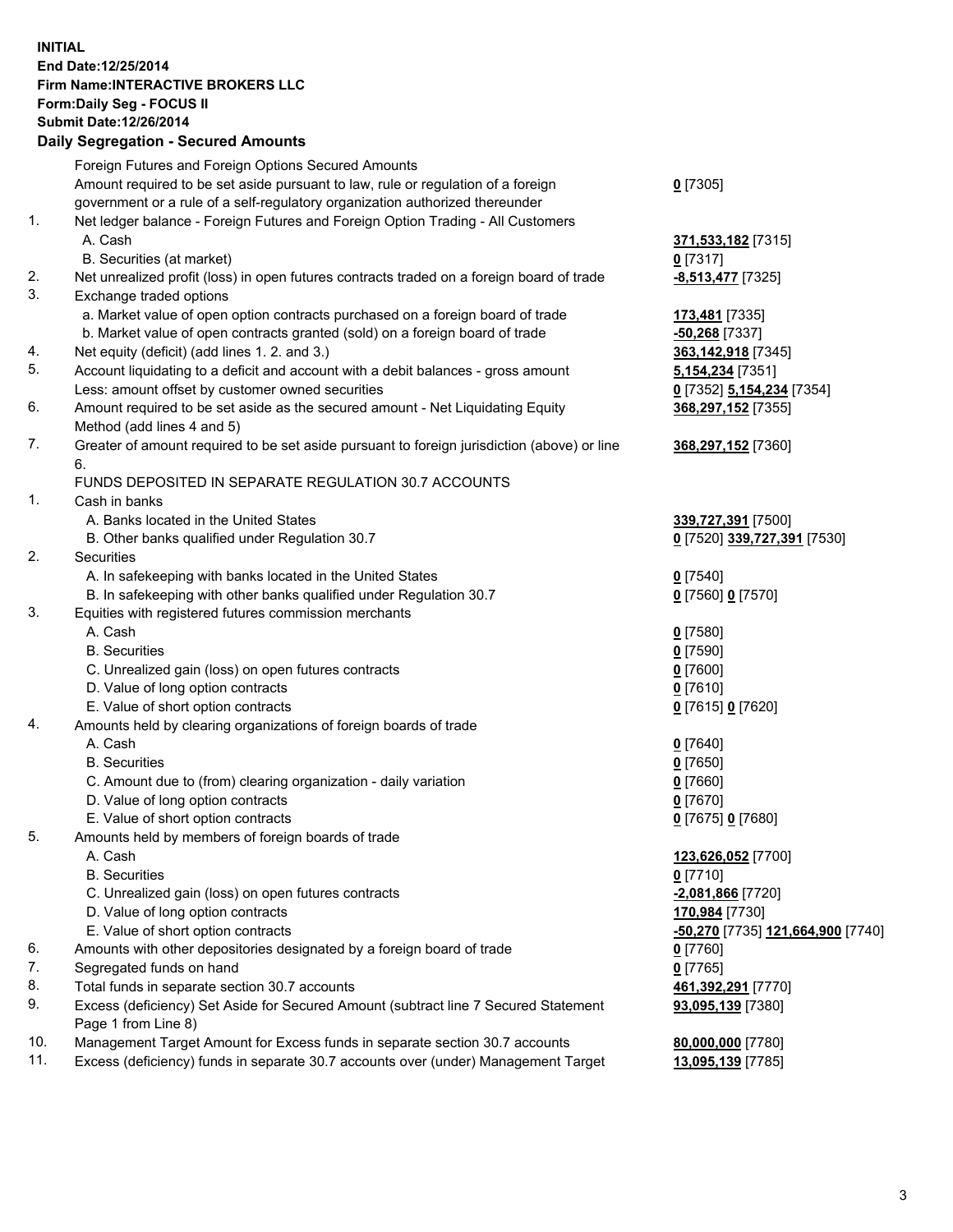**INITIAL End Date:12/25/2014 Firm Name:INTERACTIVE BROKERS LLC Form:Daily Seg - FOCUS II Submit Date:12/26/2014 Daily Segregation - Segregation Statement** SEGREGATION REQUIREMENTS(Section 4d(2) of the CEAct) 1. Net ledger balance A. Cash **2,399,942,548** [7010] B. Securities (at market) **0** [7020] 2. Net unrealized profit (loss) in open futures contracts traded on a contract market **-30,287,586** [7030] 3. Exchange traded options A. Add market value of open option contracts purchased on a contract market **131,980,095** [7032] B. Deduct market value of open option contracts granted (sold) on a contract market **-201,444,879** [7033] 4. Net equity (deficit) (add lines 1, 2 and 3) **2,300,190,178** [7040] 5. Accounts liquidating to a deficit and accounts with debit balances - gross amount **5,584,424** [7045] Less: amount offset by customer securities **0** [7047] **5,584,424** [7050] 6. Amount required to be segregated (add lines 4 and 5) **2,305,774,602** [7060] FUNDS IN SEGREGATED ACCOUNTS 7. Deposited in segregated funds bank accounts A. Cash **405,769,046** [7070] B. Securities representing investments of customers' funds (at market) **1,141,382,953** [7080] C. Securities held for particular customers or option customers in lieu of cash (at market) **0** [7090] 8. Margins on deposit with derivatives clearing organizations of contract markets A. Cash **18,790,123** [7100] B. Securities representing investments of customers' funds (at market) **84,933,347** [7110] C. Securities held for particular customers or option customers in lieu of cash (at market) **0** [7120] 9. Net settlement from (to) derivatives clearing organizations of contract markets **-398,784** [7130] 10. Exchange traded options A. Value of open long option contracts **1,062,238** [7132] B. Value of open short option contracts **-11,610,963** [7133] 11. Net equities with other FCMs A. Net liquidating equity **-44,283,089** [7140] B. Securities representing investments of customers' funds (at market) **914,997,207** [7160] C. Securities held for particular customers or option customers in lieu of cash (at market) **0** [7170] 12. Segregated funds on hand **0** [7150] 13. Total amount in segregation (add lines 7 through 12) **2,510,642,078** [7180] 14. Excess (deficiency) funds in segregation (subtract line 6 from line 13) **204,867,476** [7190] 15. Management Target Amount for Excess funds in segregation **155,000,000** [7194]

16. Excess (deficiency) funds in segregation over (under) Management Target Amount Excess

**49,867,476** [7198]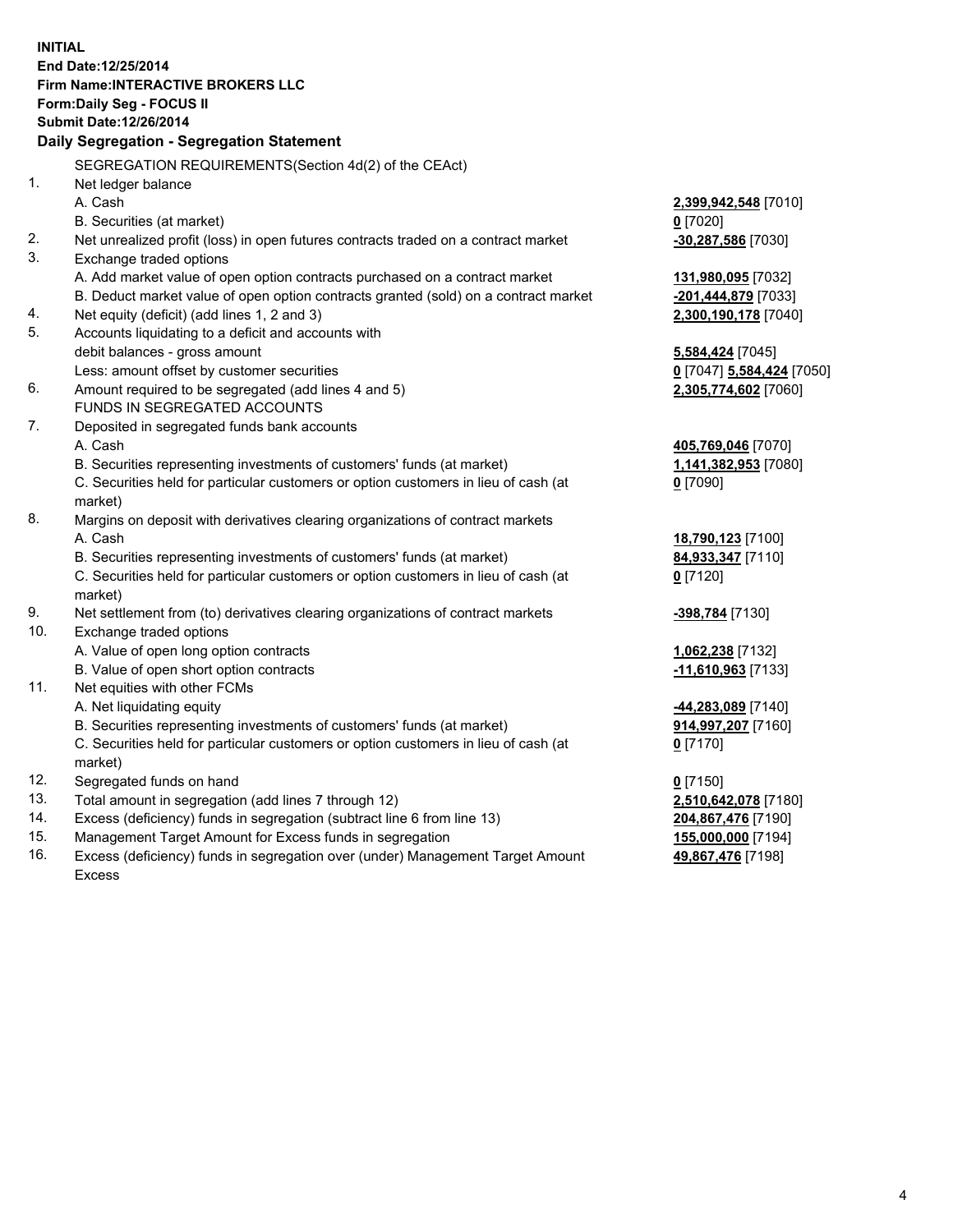## **INITIAL End Date:12/25/2014 Firm Name:INTERACTIVE BROKERS LLC Form:Daily Seg - FOCUS II Submit Date:12/26/2014 Daily Segregation - Supplemental**

| $\blacksquare$           | Total gross margin deficiencies - Segregated Funds Origin                              | 26,757 [9100] |
|--------------------------|----------------------------------------------------------------------------------------|---------------|
| $\sim$                   | Total gross margin deficiencies - Secured Funds Origin                                 | 8,069 [9101]  |
| $\blacksquare$           | Total gross margin deficiencies - Cleared Swaps Customer Collateral Funds Origin       | $0$ [9102]    |
| $\blacksquare$           | Total gross margin deficiencies - Noncustomer and Proprietary Accounts Origin          | $0$ [9103]    |
| $\blacksquare$           | Total number of accounts contributing to total gross margin deficiencies - Segregated  | 6 [9104]      |
|                          | <b>Funds Origin</b>                                                                    |               |
| $\blacksquare$           | Total number of accounts contributing to total gross margin deficiencies - Secured     | $1$ [9105]    |
|                          | Funds Origin                                                                           |               |
| $\blacksquare$           | Total number of accounts contributing to the total gross margin deficiencies - Cleared | $0$ [9106]    |
|                          | Swaps Customer Collateral Funds Origin                                                 |               |
| $\blacksquare$           | Total number of accounts contributing to the total gross margin deficiencies -         | $0$ [9107]    |
|                          | Noncustomer and Proprietary Accounts Origin                                            |               |
| $\overline{\phantom{0}}$ | Upload a copy of the firm's daily margin report the FCM uses to issue margin calls     |               |
|                          | which corresponds with the reporting date.                                             |               |

12.24.2014 Commodity Margin Deficiency Report.xls